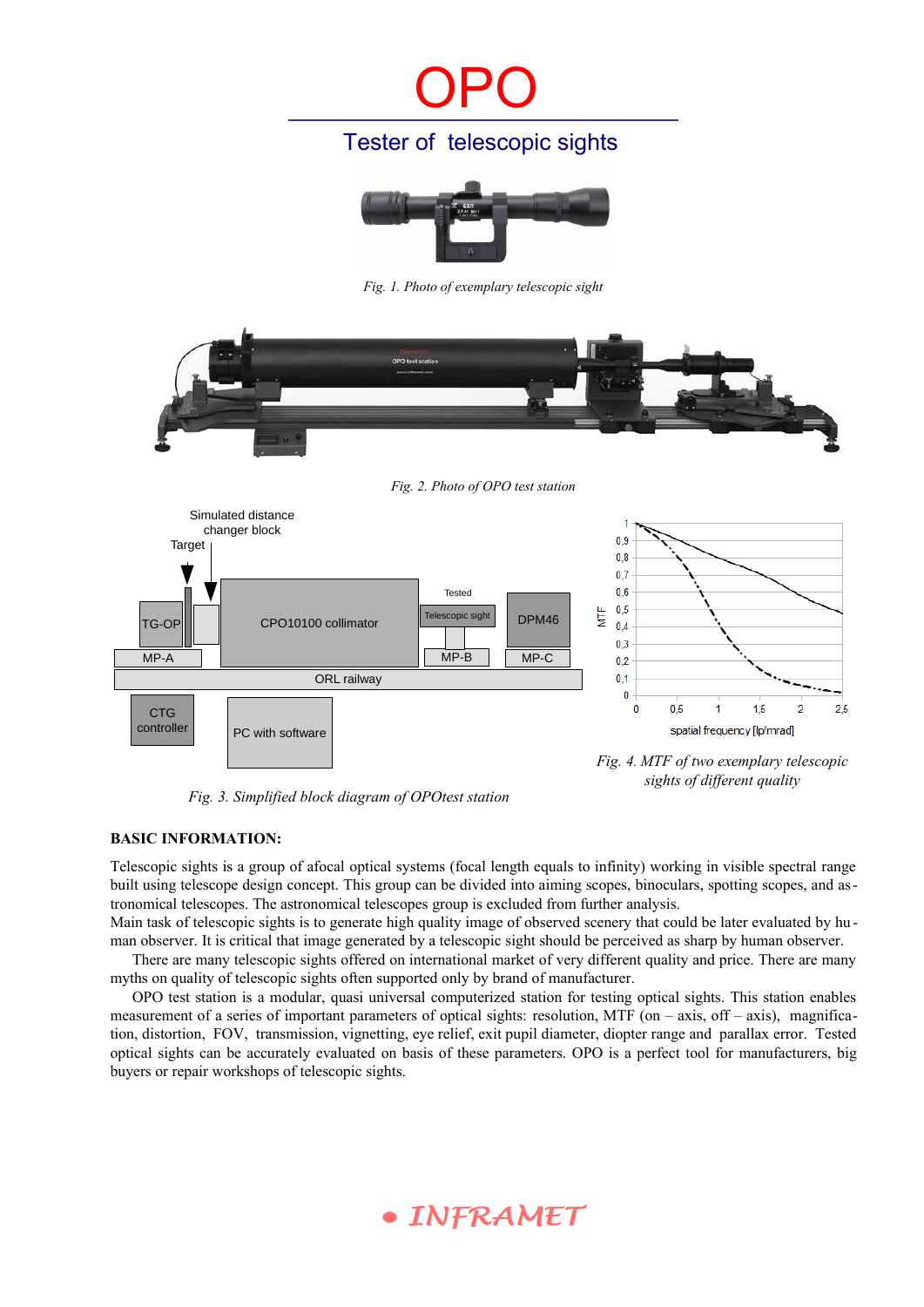# OPO

### Tester of telescopic sights

#### **HOW OPO IS BUILT**

OPO is built using a concept of manually operated computerized system that carries out analysis of reference images generated by tested telescopic sight. Simple design concept based on manual operation and modularity ensures high reliability and long life time.

OPO test station is built from a series of modules: TG-OP target generator, CTG controller, set of targets, set of pinholes, CPO10100 refractive collimator, MP-A mechanical platform, MP-B mechanical platform, MP-C platform, DPM46 dioptric power meter, PC, set of aperture reductions, and TOPO test software.

TG-OP is a light source integrated with a reference movable targets that generate reference images. CPO10100 collimator is a high resolution refractive collimator that projects reference images into direction of tested telescopic sight. MP-A is a mechanical platform that enables precision rotation of CPO10100 collimator in order to simulate off axis targets. MP-B enables positioning of tested sight, MP-C enables positioning of DPM46 meter, DPM46 is dioptric power meter integrated with ultra sensitive high resolution imager.

#### **RANGE OF TESTED SIGHTS**

|  |  | Table. 1. Range of tested sights |  |
|--|--|----------------------------------|--|
|  |  |                                  |  |

| Parameter           | Value        |
|---------------------|--------------|
| Objective aperture  | $10 - 60$ mm |
| Eyepiece aperture   | $2 - 60$ mm  |
| Magnification range | $1 - 30x$    |

#### **TEST CONDITIONS**

#### Table. 2. Range of test conditions

| Parameter               | Value                                                                               |
|-------------------------|-------------------------------------------------------------------------------------|
| $\int$ Off – axis range | $0^0 - 30^0$                                                                        |
| Simulated distance      | $\frac{150 \text{ m}}{200 \text{ m}}$ , 200 m, 250 m, 300 m, 400 m, 600 m, $\infty$ |

#### **TEST RANGE AND ACCURACY**

#### Table. 3. Test range and accuracy

| Parameter           | Measurement range                                                                                                                    | Measurement relative uncertainty                                                                      |
|---------------------|--------------------------------------------------------------------------------------------------------------------------------------|-------------------------------------------------------------------------------------------------------|
| Resolution          | $1 - 228.1$ lp/mrad (target space)                                                                                                   | $\leq 10\%$                                                                                           |
| <b>MTF</b>          | $0 - 2.5$ lp/mrad (measurement at ima-<br>ging plane)<br>0-2.5 x M lp/mrad (measurement at<br>object plane where M is magnification) | $\pm$ 0.02 (at MTF >0.2) for on – axis<br>$\pm$ 0.03 (at MTF >0.2) for off – axis<br>(absolute value) |
| Magnification       | $1 - 30x$                                                                                                                            | $\leq 2\%$                                                                                            |
| Distortion          | Up to $20\%$                                                                                                                         | $\leq$ 1% (absolute value)                                                                            |
| <b>FOV</b>          | Up to $14^{\circ}$                                                                                                                   | $\leq 3\%$                                                                                            |
| Vignetting          | $0$ to $2$                                                                                                                           | $\leq 3\%$                                                                                            |
| Transmission        | $0.2$ to 1                                                                                                                           | $\leq 1\%$                                                                                            |
| Exit pupil diameter | $1 - 20$ mm                                                                                                                          | $\leq$ 0.2 mm (absolute value)                                                                        |
| Eye relief          | $4 - 150$ mm                                                                                                                         | $\leq 1$ mm (absolute value)                                                                          |
| Diopter range       | $-6$ to $+6$ diopter                                                                                                                 | 0.2 diopter at range $-6$ to $+3$ diopter<br>0.5 diopter at range $> +3$ diopter                      |
| Parallax error      | $0-10$ mrad                                                                                                                          | $\leq$ 0.10 mrad (absolute value)                                                                     |

## • INFRAMET